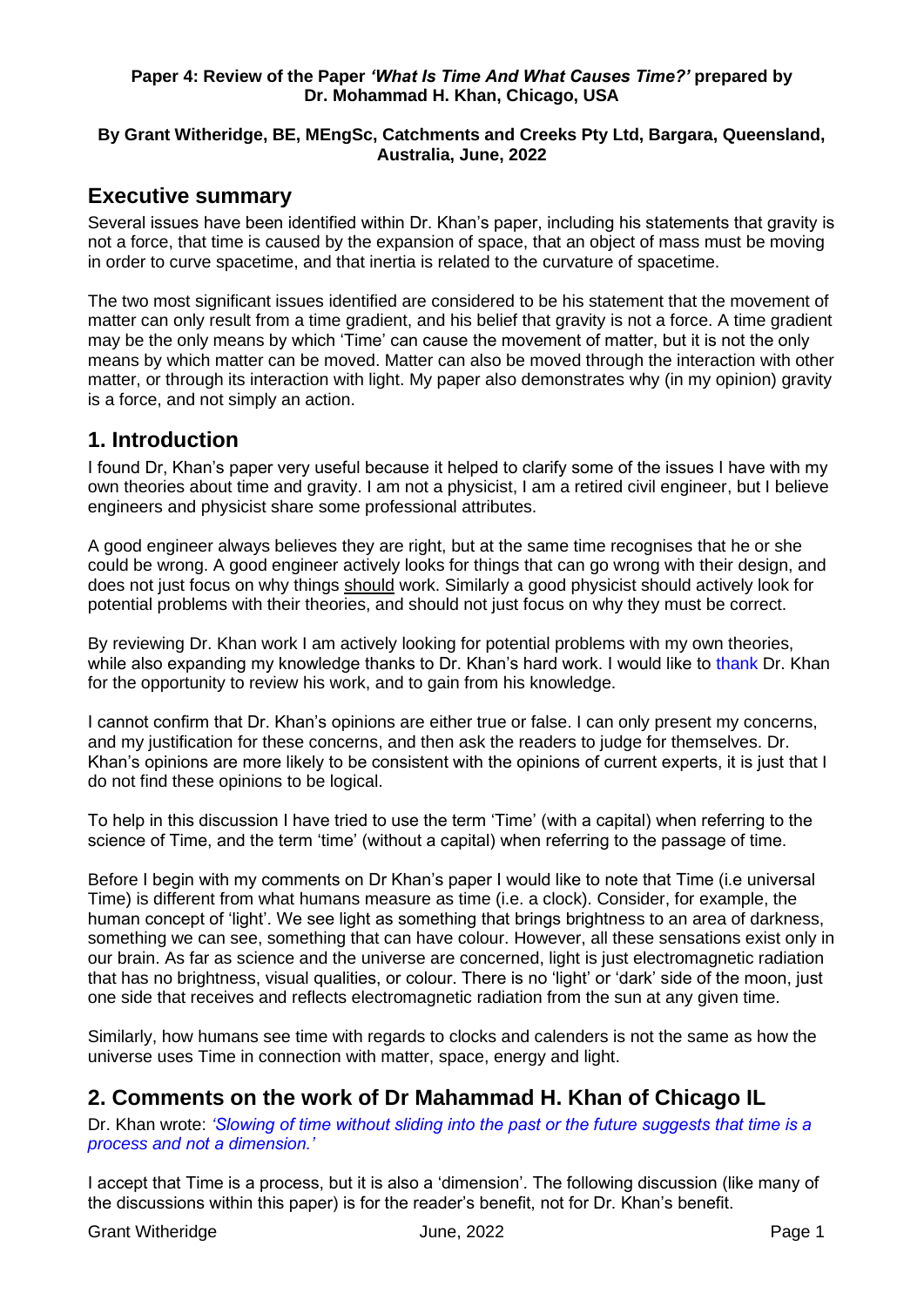The best way to think about the passage of time is to consider how we accept the different time zones that humans have adopted around the world. We know that at 2:30 pm on a Sunday in May the Kentucky Derby horse race is run in the USA. We also know that when it is 2:30 pm on a Sunday in Kentucky, it will be 4:30 am on a Monday morning in Brisbane, Australia; however, nobody in Kentucky is ringing Australia prior to the horse race in order to find out which horse won the race. The race occurs at the same Earth time everywhere in the universe (not just everywhere on Earth). It occurs at 2:30 pm Sunday Kentucky time, and 4:30 am Monday Brisbane time, both of which can be considered as Earth time.

Time is one of the dimensions we use to define a given location and point in time. For example the Kentucky Derby will start at 2:30 pm Kentucky time, at Earth grid coordinates of 38°12' North, and 274°14' East.

In the above example the 'rate of time' is the same for both Kentucky and Brisbane, which is different from the recorded 'time'. If you have trouble understanding how variations in the 'rate of time' could exist at the same 'time' within the universe, then try to think of these variations in time as simply variations in the rate that things occur, such as the rate of motion, or the rate of aging.

If the rate of time suddenly slowed  $on$  a motor racing track, but not in the adjacent spectator</u> grandstand, then to a spectator in the grandstand (i.e. an outside observer) the cars would suddenly appear to be moving slower. If a timing clock was mounted within the race track time zone, then the spectators would see that the race clock was also moving slower. On the other hand, for the racing drivers on the track (i.e. inside observers) their cars would appear to be travelling at the same speed as they were before the time change, and the speedometer within their cars would confirm this fact. So the issue is not so much about the 'passage of time' as it is about the appearance of motion as witnessed by either an observer inside the time zone, or one outside the time zone.

We know that when we place a tub of butter in the frig, the rate of 'aging' of the butter slows, but this does not mean that things inside a frig go back in time. Similarly, when a twin travels to a zone of space that has a slower rate of time, all that really happens is a slowing of the twin's aging process. The travelling twins aging in Earth years remains the same as for the twin that remained on Earth, but the travelling twins aging in Space years is less than it is in Earth years.

#### Dr. Khan wrote: *'Time is the presence of motion and forces and it is caused by the expansion of space.'*

How does 'Time' know how big space is? The only things that know how big space is are the first rays of light that left the Big Bang 13.77 billion years ago. The only way Time could know how big space is would be for Time to be travelling at light speed, or for space and Time to exist before the Big Bang. Also, how does Time at the edge of space, tell Time in the middle of space, that space is getting bigger?

The only way for space to exist **prior** to the arrival of light would be for space to have existed prior to the Big Bang (which is what some experts believe), but this would mean that space had already achieved its maximum size, and therefore would no longer be increasing in size.

However, if Time is formed from energy during the Big Bang, then the energy of time would likely be spreading out across space, which would suggest that Time, and the rate of time, are both slowing with time (i.e. as space increases).

I believe there is evidence that suggests that Time has the ability to hold and release energy, and that time energy may in fact be the dark energy that scientists have been looking for. If this is correct, then it would seem logical that Time is expanding, and that the expansion of Time is the cause of the expansion of visible matter (i.e. galaxies). However, I see no logic in the statement than Time 'is caused by the expansion of space'.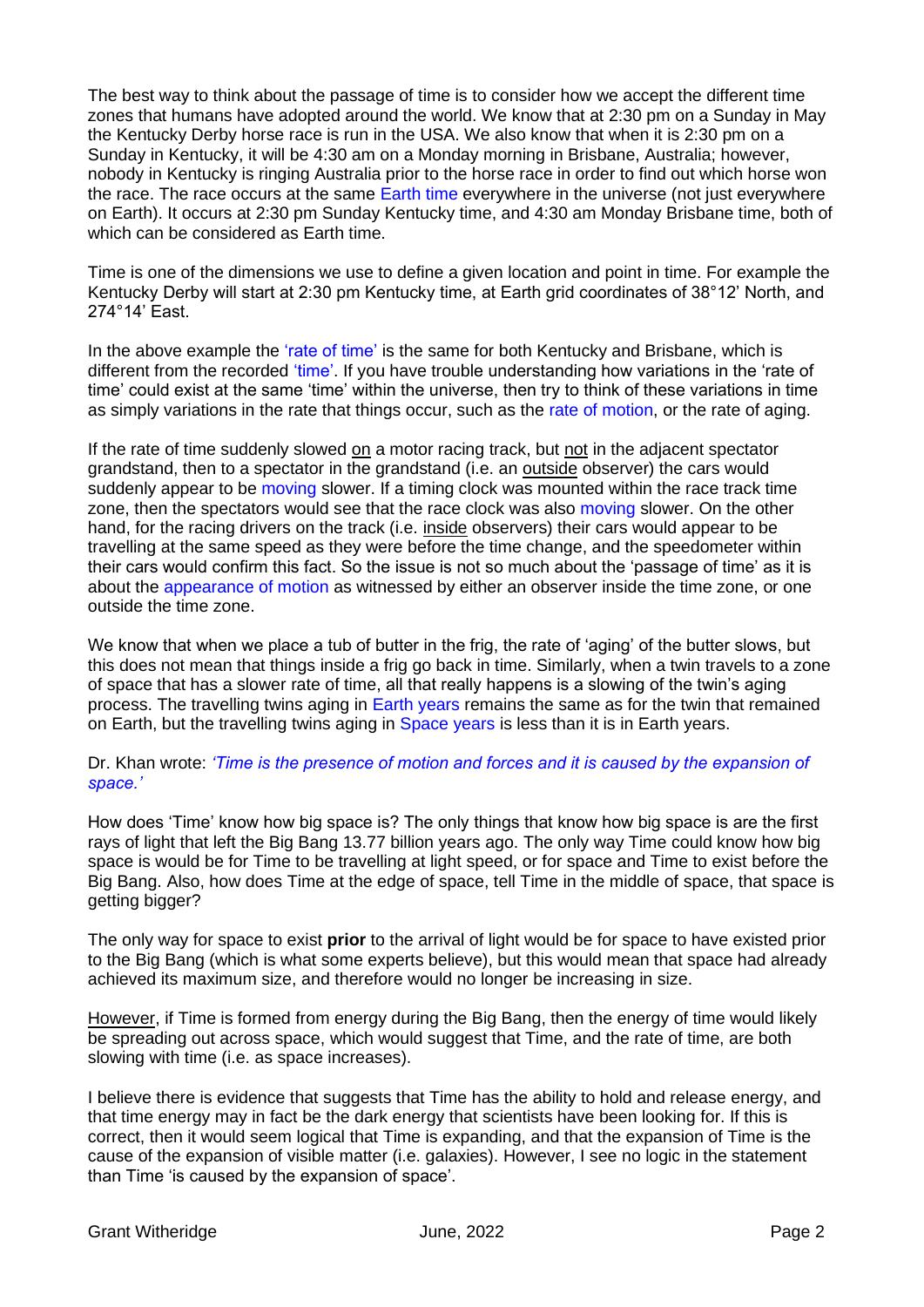Dr. Khan wrote: *'When an object is pushed it interacts with expanding space. Expansion slows in front of the object slowing time and increases behind the object making time faster. The object moves in time differential from faster to slower time. This happens at the level of the atoms and is the cause of inertia.'*

I am not sure about this statement. When you push an object it accelerates (if we ignore friction), which from Dr. Khan's statement means that the time differential is increasing as a result of the force, but Dr. Khan also suggests (in the next paragraph) that a force only introduces mass to an object, and that the increase in velocity is a result of a decrease in potential energy.

Dr. Khan wrote: *'. . . when a mass is accelerated by application of a force it can only become more massive . . . This happens as the energy of the force goes into increasing the mass and not into increasing the velocity. The increase in kinetic energy due to velocity is accompanied by decrease in potential energy just as in a falling mass . . .'*

It is noted that a mass can be accelerated without changing its velocity, such as when a mass is forced to change its direction.

When a spaceship uses side thrusters to change its direction (i.e. accelerate), but not its speed, then this, in theory, would not add mass to the spaceship. However, if the thrusters were placed at the rear of a spaceship and used to increase the spaceship's velocity, then this would add mass to the spaceship. But how does the same force produce two different outcomes? How does the force know to add mass in one case, but not in another?

Consider another example. Let us imagine that a baseball pitcher threw a baseball at 100 kph towards a batter. The batter then hits the ball with a force that sends the ball back over the pitcher's head at the same 100 kph speed. The combined potential energy and kinetic energy of the baseball remains unchanged, even though a significant force has been applied to the ball. Now using the theory presented in Dr Khan's paper, it would be the pitcher that added mass to the baseball when it was first accelerated, but the force applied by the batter did not add mass.

Now consider a batter tossing a baseball in the air, then hitting it so that it achieved the same speed of 100 kph. In this case the force applied by the batter would, in theory, add mass to the baseball. But, in this case the force applied by the batter is approximately half the first case where no mass was added to the system. But how does the force know what to do in each case?

I understand that physics has determined that an object of mass will achieve infinite mass if it were accelerated up to the speed of light, but I cannot see the logic in concluding from this statement that *'the energy of the force* [only] *goes into increasing the mass and not into increasing the velocity'.*

With regards to the statement that: '*The increase in kinetic energy due to velocity is accompanied by decrease in potential energy just as in a falling mass . . .'* I would like to add the following:

- The potential energy used in the acceleration of a falling mass comes from the potential energy stored within the mechanics of gravity, not stored within the falling object.
- When a spaceship is outside the influence of gravity, its only source of potential energy is its fuel and its own mass. So if a spaceship was able to increase its velocity to near the speed of light it would need to turn all of its mass (i.e. its potential energy) into kinetic energy, but the accepted theory is that an object's mass would increase to an infinite value if the speed of the object approaches the speed of light. So these two outcomes appear to be in conflict.
- When you lift an object of mass from ground level to a greater height, you are storing potential energy within gravity (lets say spacetime). When you let that object fall to the ground, the potential energy stored in this additional stretching of spacetime is used as the force of gravity to accelerate the object, and thus introduce kinetic energy into the object.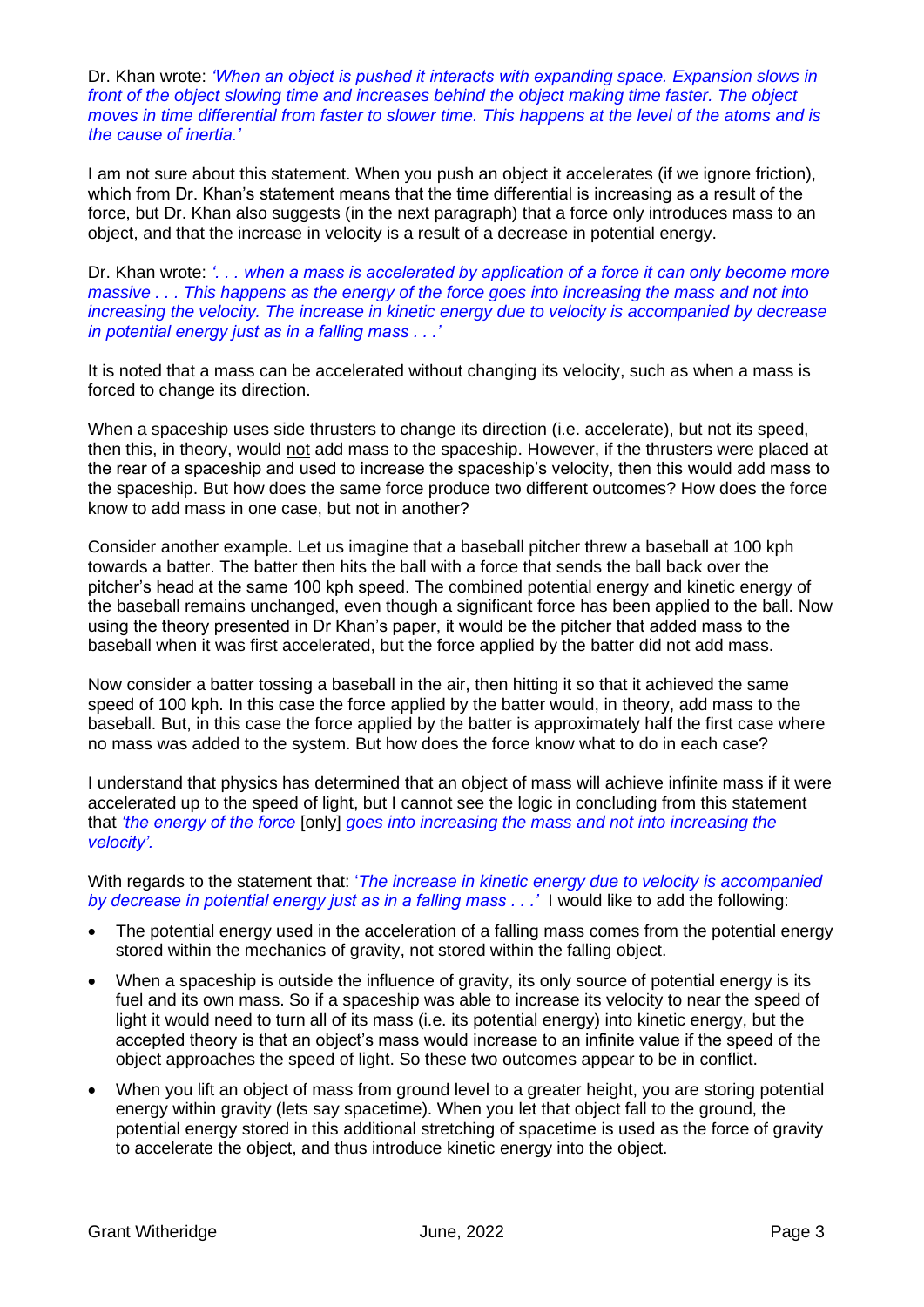Dr. Khan wrote: *'For a mass falling in time differential of gravity where there is no accelerating force (just weightlessness) the gain in kinetic energy* [equation inserted] *is accompanied by decrease in potential energy and there is no increase in mass.'*

With regards to the statement that a person in free fall is weightless, and that gravity is not a force, I would respectfully disagree. I will also add that I am concerned about how many experts state that while a person is floating during an 'anti-gravity' flight, they are weightless. I agree the person is experiencing the feeling of weightlessness, but they are not weightless at any stage during the flight.

Any time a 'mass' exists within a gravitational field, it has weight, even in free fall (unless it is neutrally buoyant). As humans we don't feel the force of gravity on our body because of how our brain works. It is just a mental trick.

The best way to explain this mental trick is to think about the force of weight that passes through our body (Figure 1). Our head has weight, which places a force on our shoulders, similarly our upper body has weight, which places a force on our legs, and our whole body has weight which exerts a force on the ground. However while we are standing, we don't feel the weight of our head on our neck, we don't feel the weight of our upper body on our legs, but we do feel the weight of our whole body being transferred through our feet onto the ground—why?



**Figure 1 – Forces carried through the body Figure 2 – Forces on a person in free fall**



There are two reasons why this is the case. Firstly, gravity is not a force that acts on the outer surface of a body, it is a force that acts on each individual unit of mass (atom) within our body. Secondly, the human brain trains itself to ignore the feeling of gravity on our upper body.

Gravity does not know what a person is, or a rock, or a baseball. If any of these objects move through a gravity field, then gravity sees only units of mass. The force of gravity acts on each individual unit of mass within the human body. Gravity is not a force that acts on the outer surface of a body. In effect, gravity is an external force that acts internally. We cannot feel this force because it does not act like a normal external force, such as the force we feel on our back when a car accelerates.

With regards to the second issue, our brain turns off the messages of weight that it receives from our neck and torso, but not from our feet. This is because the weight messages from our neck and torso provide no ongoing benefit to our day-to-day activities, but the weight messages received from our feet remain important to the brain because these messages are used to help us to stand, run and walk.

It is a bit like wearing a watch; eventually your brain turns off the feeling of wearing a watch because it just becomes background 'noise' as far as the brain is concerned (Figure 3).

Think about that fact that if you place a motor bike helmet on our head you can feel the weight of the helmet on your neck, even though the helmet weighs less than your own head.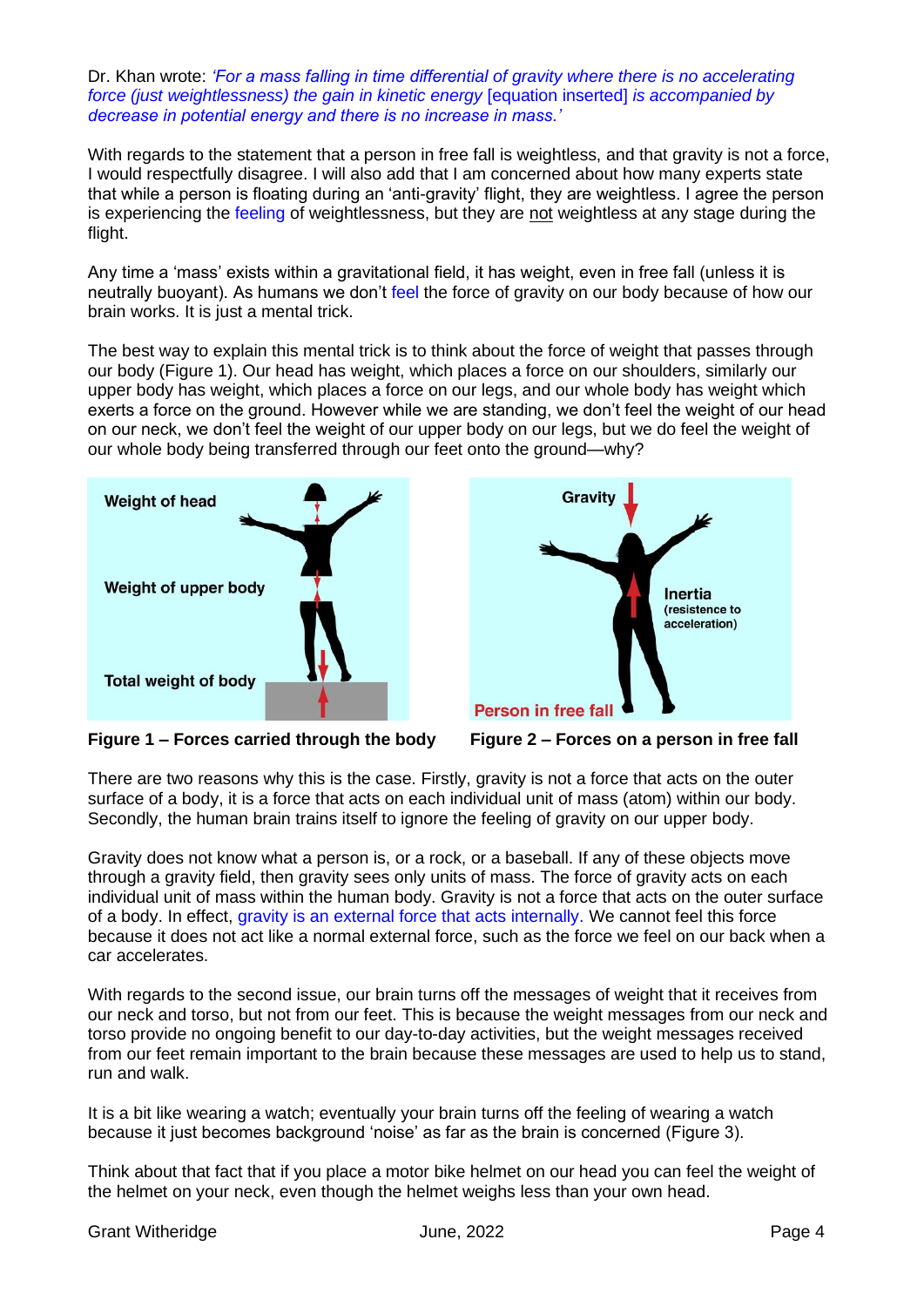If you are lucky enough to be a royal subject you may feel the weight of a heavy crown on your neck, but not the weight of your own head. It is just how the brain works.



**Figure 3 – Mental processing of information** 

So, when we are in free fall (Figure 2) we do not feel any of the effects of the force of gravity on our body because our brain has turned off these messages. It is NOT because we are weightless, it is just that we feel weightless.

We can feel the force of gravity when we are standing on the surface of the Earth, and we call this force 'weight'. Now imagine that you are standing on a diving board high above a pool. You can feel your weight through your feet. And the force of your weight is balanced by the force of the diving board pushing up on your feet.

If you step off the driving board, the gravitational force that was acting on your body has not gone away. This force continues to act on your body causing you to accelerate towards the pool. Now this gravitational force needs to be balanced by an equal and opposite (in direction) force, which is supplied by your body's inertia, i.e. its resistance to the acceleration (Figure 2). The fact that you don't feel these forces does not mean they are not there.

Our body has 'mass', and as we fall that mass is being accelerated at 9.8 m/s/s, which means a force is involved, and this force is gravity. We know that gravity produces a force because we feel it in our feet when we stand. We can also feel the force of gravity when we hold an object stationary above the ground. This is a force that exists even when the object is held still (relative to the Earth).

Now lets look at the physics experiment of a leaky jar, filled with water, that is held in the air (Figure 4). When the jar is held still, water spills from the holes in the base of the jar as would be expected. If the jar is released, water stops spilling from the jar. Does this mean the water is now weightless and no longer feeling the force of gravity – well No!

Let us repeat the experiment, but this time we will separate the water and the jar, and we will use a touch of magic to hold the unconfined water still in the air (Figure 5). If we let both the water and jar go at the same time, then both the water and the jar would accelerate at the same rate of 9.8 m/s/s, meaning the water stays level with the jar, and the mass of water would retain its shape if it were falling through a vacuum. The same thing happens in the first case. Water stops spilling out of the jar not because it is weightless, but because if it were to continue to spill from the jar it would need to be accelerating faster than 9.8 m/s/s.

If you are still not convinced, then think about two magnets being attracted to each other, but being temporarily held apart. While they are being held apart you can feel the force of the magnetic attraction. If you let one magnet go, it will accelerate towards the other magnet. The magnetic force has not disappeared just because you have let go of one of the magnets. Similarly, the force of gravity does not disappear simply because you step off a diving board.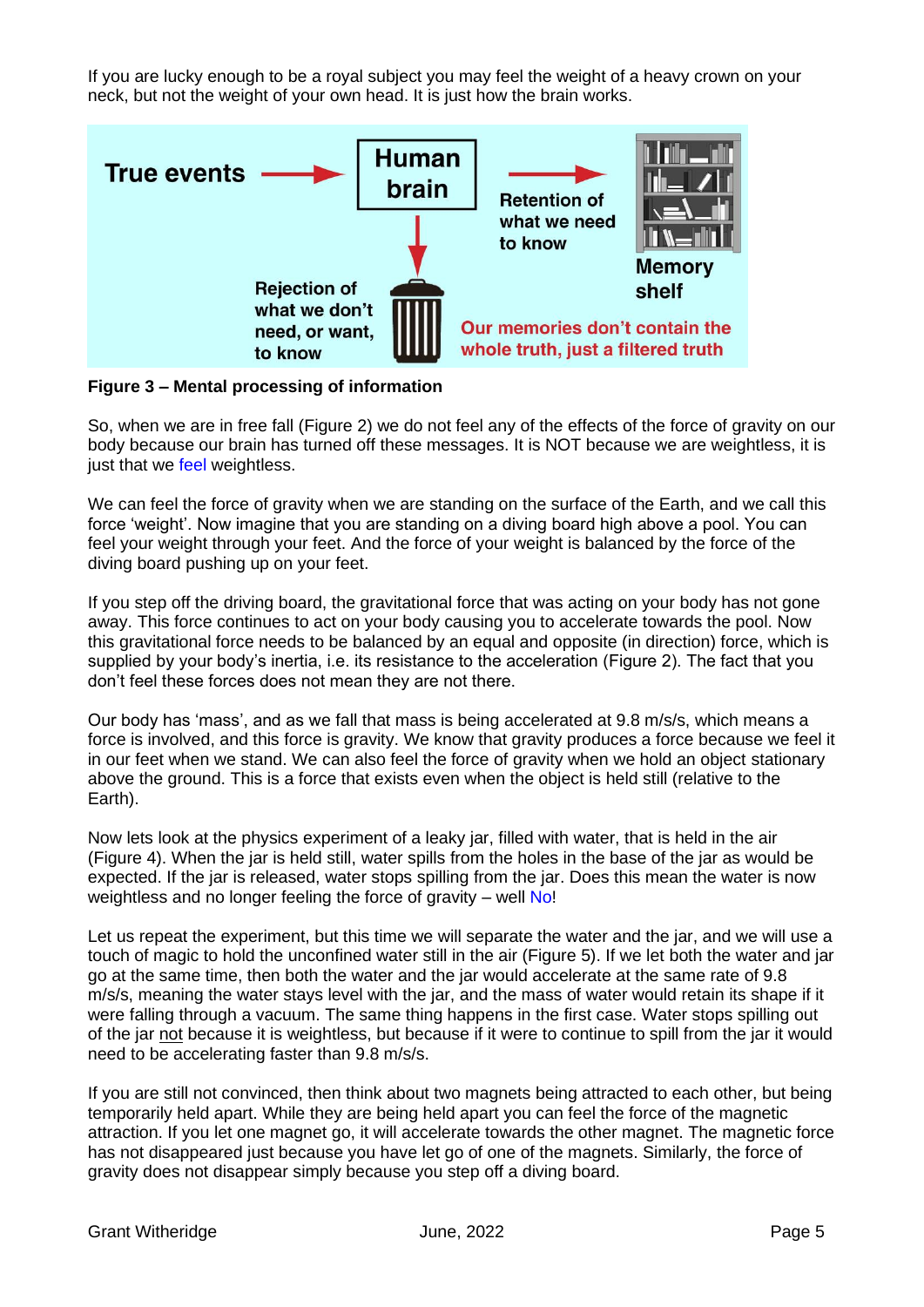

Both the water and the jar are magically held in place Both the water and the jar accelerate at the same rate

**Figure 4 – The falling water jar experiment Figure 5 – Alternative presentation of the** 



Dr. Khan wrote: *'The amount of motion and forces in the form of potential and kinetic energy (that is imparted to a mass by the expanding space) is a constant. Therefore when objects are falling in a gravitational field and no force is felt there is no increase in mass with increase in velocity. The potential energy is being converted into kinetic energy of fall.'*

The problems with this statement are outlined in the following questions:

- Where does the potential energy come from? Remember, 'height' is not a form of energy.
- How is this potential energy transferred into a falling object if it is not transferred by a force?

When an object is allowed to fall within a gravitational field, it doesn't call up its local 'potential energy distributor' and ask for a burst of energy. When you lift an object of mass you store potential energy by stretching the spacetime that surrounds the Earth just that little bit further out into space.

If you then allow the object to fall, the stretching of spacetime is allowed to slightly relax, and the force of gravity is exerted on the object causing it to accelerate.

The potential energy cannot be stored within the object as added mass because this would mean that every object that is lifted into outer space is taking a bit of additional mass-energy away from the Earth. If all the Earth's mass were removed and taken into outer space, then Dr. Khan's theory would mean that the net mass of the Earth would increase.

Dr. Khan wrote: *'It is easy enough to see that time is slow where expansion of space is expected to be slow as around large masses suggesting that time is caused by the expansion of space.'*

I see no logic in this statement. If the logic is easy enough to see, then I am afraid that I just don't see it.

Dr. Khan wrote: *'Gain in Kinetic energy during free fall is exactly balanced by reduction in potential energy due to slowing of time in gravity. There is no force felt by the accelerating mass and no gain in mass.'*

Again, I disagree with this statement. We know that gravity produces a force. We feel it in our legs when we stand. That force does not disappear just because we are in free fall.

Dr. Khan wrote: *'Objects are made of billions of particles moving at high orbital velocities (time dependent potential energy). When these masses are placed in a time differential the atomic motion is being converted into the kinetic energy of fall making the mass move from faster to slower time producing the effect of gravity.'*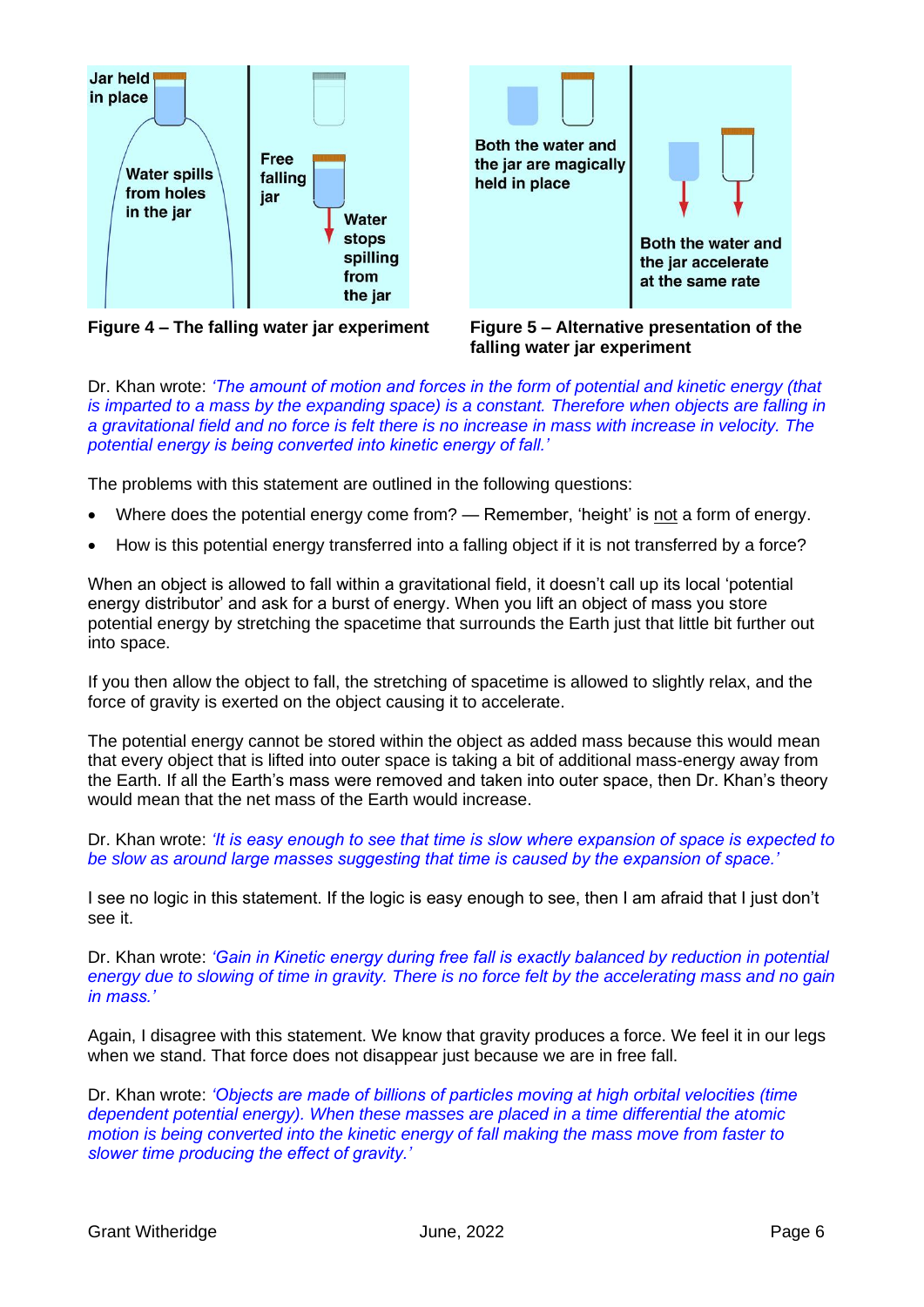Here is my problem with this statement. If an electron in an atom is said to have 30 Joules of kinetic energy due to its velocity (just a fictitious number), then if the atom moves into a region of slower time, its kinetic energy will remain at 30 Joules. Also, if a spaceship moves into a slower time zone, its velocity remains unchanged. Only to an outside observer in a faster time zone will the spaceship appear to be travelling slower.

As Dr. Khan wrote earlier: *'. . . speed of light is constant only when measured in a local reference frame in local space and by local time.'* This means you cannot judge the speed of an electron or atom from a location outside the local time zone. It also means that within a slower time zone, light will appear to be travelling at the same speed, a person's heart will continue to beat at the same rate as before, and an electron will be travelling at the same velocity with the same kinetic energy as it would in a faster time zone.

Nothing inside a time zone changes when the rate of time changes. The only thing that changes is what we view outside that time zone. Both an atomic clock and a mechanical spring-loaded clock will continue to operate exactly the same way no matter which time zone they are in. Only to an outside observer will the clocks appear to be behaving differently.

This means that when a mass is placed in a time differential, its atomic motion cannot be converted into kinetic energy because the degree of atomic motion remains unchanged.

#### Dr. Khan wrote: *'Gravity is always attractive as it can only operate between faster and slower time that is mediated by differences in expansion of space making it one of the strangest forces.'*

It is my opinion that there are no 'attracting' (attractive) forces in the universe. The only forces that exist are 'repelling' forces. Any force that appears to be an attracting force is simply a repelling force that is yet to be fully understood. One day, even electromagnetism will be understood only in terms of repelling forces.

In order for a force to act on an object it must surround the object, push up against the object, or drag along the side of the object, i.e. there must be an effective physical contact. There are no invisible 'ropes' within the universe that a force can use to 'pull' on an object. For example, you cannot be 'sucked' into a drainage pipe, you can only be pushed or dragged.

The Earth does not pull you towards the ground, the spacetime that surrounds the Earth pushes you towards the ground. Stars and planets don't pull themselves into a spherical shape, they are pushed into a spherical shape, similar to bubbles in a glass of champagne.

Dr. Khan wrote: *'As mentioned earlier in a free fall there is no gain in mass with increase in velocity as no force is acting on the mass and no acceleration is felt by the falling object. This important point appears to be missing from textbooks of physics and is ignored by physicists.'*

I believe this statement is missing from textbooks because I believe it is wrong!

Dr. Khan wrote: *'. . . when increase in velocity is produced by acceleration with application of a force (Rocket ship) there is gain in mass. The accelerating force causes the mass to constantly feel the acceleration. The energy of the force applied is being converted into mass.'*

I refer the readers to my previous discussion with regards to a spaceship's side thruster supposedly not adding mass to the spaceship, while a rear thruster apparently will add mass!

I can also point out that if Object X (being pushed with Force F causing Acceleration A) is compared to Object Y which is also being pushed with Force F, but has reached its terminal velocity (i.e. the input force equals the total drag), then we would have a case where Object X would supposedly be gaining mass, but Object Y would not gain mass, but how does the force know what to do in each case?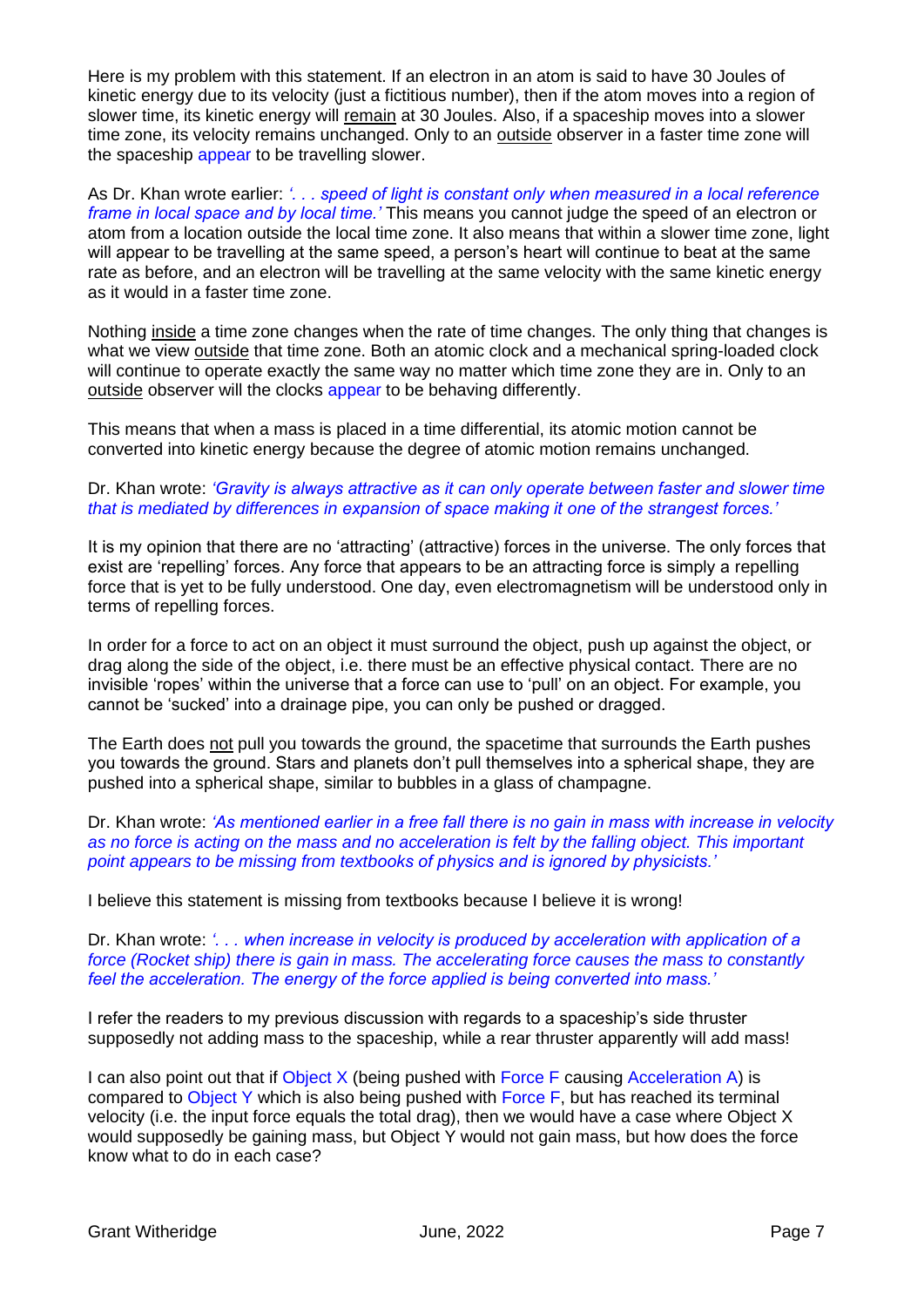Dr. Khan wrote: *'During deceleration the mass can absorb back the kinetic energy* [equation insert] *as potential energy as now the slowing of time is no longer present and the mass again has higher allowed potential energy capacity. This process is same as conversion of kinetic to potential energy in a pendulum as it rises to a higher point and enters a zone of space with higher allowable potential energy.'*

I respectfully suggest that when a pendulum rises to a higher point it stores potential energy by stretching spacetime just that little bit further as it moves further away from the surface of the Earth. The potential energy is stored in the stretching of spacetime, not within the pendulum.

Dr. Khan wrote: *'The moving object interacts with space slowing the expansion of space in front of the object, slowing time (eq#2.) The space behind the object interacts with the object to expand faster causing faster time (eq#4), this creates a time differential which then perpetuates motion.'*

Light is dragged in direction of motion in a time differential



#### LENGTH CONTRACTION, MOTION AND INERTIA

Faster expansion of space behind the motion

Slower expansion of space in the front of motion **ALCUBIERRE DRIVE** 

**Figure 6 – Figure 12 in Dr Khan's paper Figure 7 – Another figure in Dr Khan's paper**

It is my understanding that:

- the Earth's orbit of the Sun results in the Earth travelling at around 30 km/s
- our solar system orbits the centre of the Milky Way at a speed of around 200–220 km/s
- the Milky Way is travelling through space at a speed of around 368 km/s.

Consequently it is estimated that the Earth is moving through space at a speed of around 600 km/s. If the mechanics presented within the above two diagrams were correct, then the Earth would experience a **significant** variation in the rate of time from one side of the Earth to the other. In fact, based on the above explanation, I am concerned that some people would be ejected from the Earth due to reverse gravity.

To the best of my knowledge, the Earth's gravitational field is near uniform in all directions around the Earth, which would suggest:

- the above discussion is wrong; and
- the gravitational field around the Earth is not governed by the Earth's direction of travel through space.

Dr. Khan wrote: *'. . . we just know that moving objects have slower time.'*

This statement does not explain why the force of gravity varies with the inverse of the square of the distance from the centre of a mass, even though, in theory, the space around the Earth is not moving.

The diagram (Figure 8) appears to be a gross over-complication of the time differential discussion; however, I do understand that this diagram is a representation of other people's work.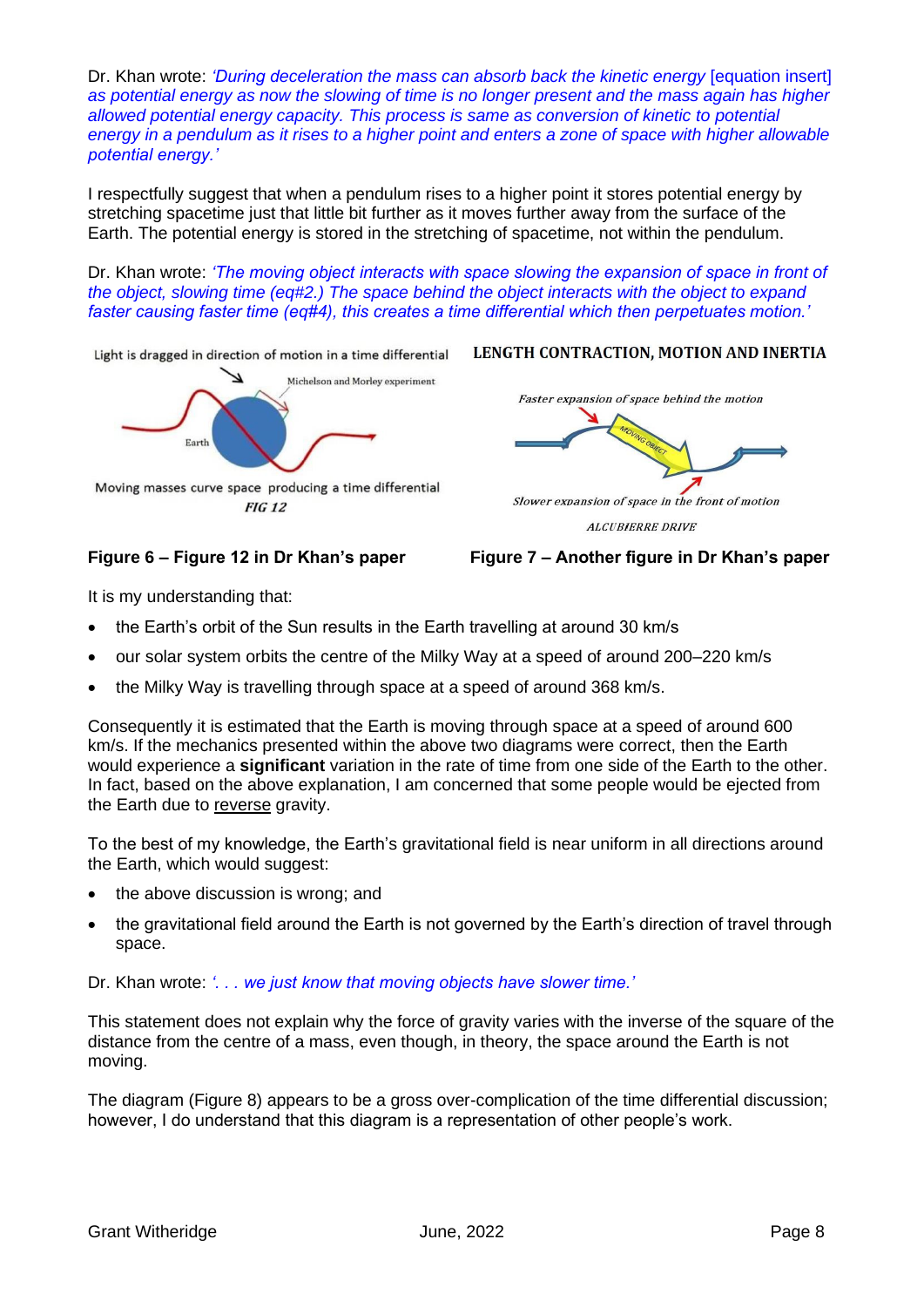### THE MINKOWSKI DIAGRAM COMPARED WITH MODIFIED SPACE TIME DIAGRAM



Distance in space in light years

## **Figure 8 – Dr Khan's diagram title 'The Minkowski Diagram Compared with Modified Space Time Diagram'**

When a person enters a region of slower time, the only thing that changes is the speed of all motion associated with that person, but only with respect to an outside observer located in a region of faster time. As far as the space traveller is concerned, nothing changes. For the traveller, clocks will appear to behave normally, the spaceship will be travelling at the same speed (as far as the on-board instruments show), and the traveller's body will be aging at the normal rate.

However, to an outside observer, such as a twin waiting back on Earth, it would appear that the space-travelling twin is moving slower through space, as well as aging slower.

If the space-travelling twin travels on a journey that takes 20 Earth years, then that space-travelling twin will be 20 Earth years older when he or she returns to Earth. The only thing that will happen to the space-travelling twin is that their body cells would have aged slower, and their satellite phone would have processed time at a slower rate. Consequently the space-travelling twin will believe that they have only been travelling for 16 Space years.

When I read discussion about the Twin Paradox I feel that the whole argument is a giant waste of the minds of brilliant people. A resolution of the paradox lies in an understanding of the conditions that allow a slowing in the rate of time.

Grant Witheridge **Contract Contract Contract Contract Contract Contract Contract Contract Contract Contract Contract Contract Contract Contract Contract Contract Contract Contract Contract Contract Contract Contract Contra** If the slowing of time is directly related to the velocity of an object in space, then the two twins would be travelling at different velocities, so there is no paradox. The issue is not how each of the twins view each other's velocity, but how their velocity varies relative to space. The 'reference point' in space MUST be the same as that originally used to determine that the rate of time slows when travellers move at high velocity. You cannot compare two events unless you have a standard